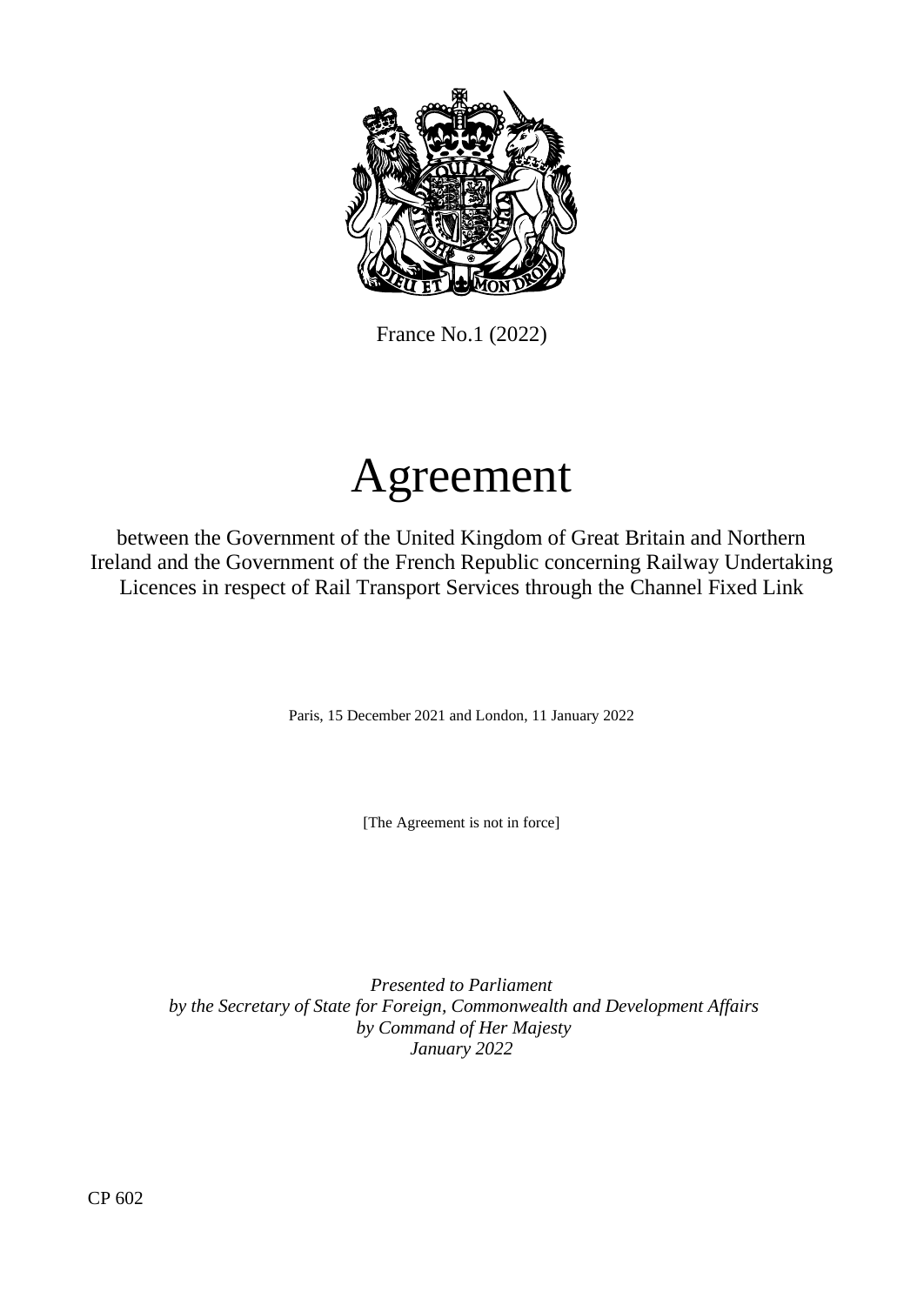

© Crown copyright 2022

This publication is licensed under the terms of the Open Government Licence v3.0 except where otherwise stated. To view this licence, visit [nationalarchives.gov.uk/doc/open-government-licence/version/3](http://www.nationalarchives.gov.uk/doc/open-government-licence/version/3)

Where we have identified any third party copyright information you will need to obtain permission from the copyright holders concerned.

This publication is available at [www.gov.uk/official-documents](http://www.gov.uk/official-documents)

Any enquiries regarding this publication should be sent to us at Treaty Section, Foreign, Commonwealth and Development Office, King Charles Street, London, SW1A 2AH

ISBN 978-1-5286-3154-9 E02713295 01/22

Printed on paper containing 75% recycled fibre content minimum

Printed in the UK by HH Global on behalf of the Controller of Her Majesty's Stationery **Office**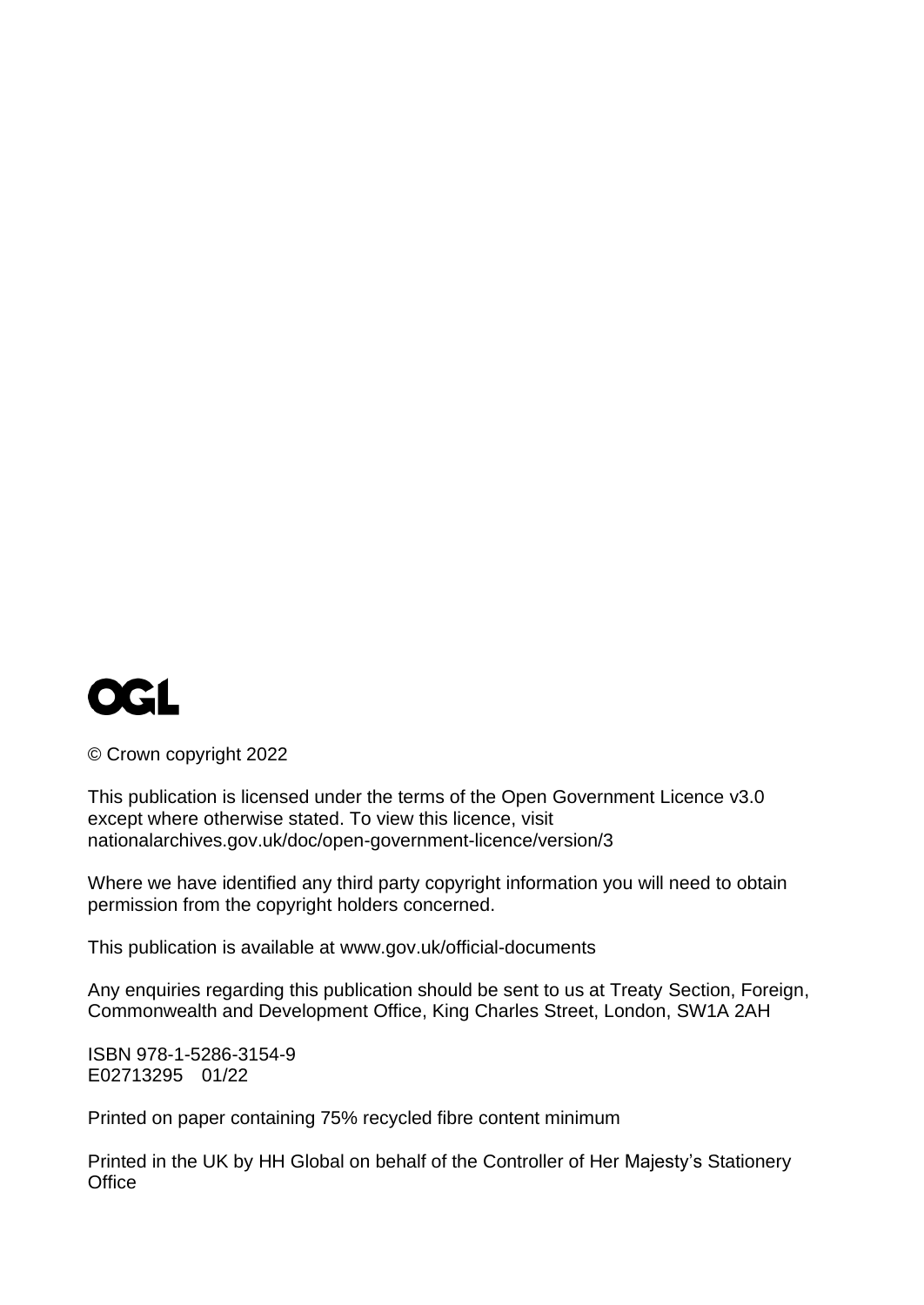# **AGREEMENT BETWEEN THE GOVERNMENT OF THE UNITED KINGDOM OF GREAT BRITAIN AND NORTHERN IRELAND AND THE GOVERNMENT OF THE FRENCH REPUBLIC CONCERNING RAILWAY UNDERTAKING LICENCES IN RESPECT OF RAIL TRANSPORT SERVICES THROUGH THE CHANNEL FIXED LINK**

Following the withdrawal of the United Kingdom from the European Union, the Government of the French Republic and the Government of the United Kingdom of Great Britain and Northern Ireland (hereinafter referred to as 'the Parties') have agreed the following with regard to the Railway Undertaking Licences required on the railway network located between Calais-Frethun Freight and Passenger Stations in France, and Dollands Moor Freight Yard and Ashford International Station in the United Kingdom;

Having regard to the Agreement on the Withdrawal of the United Kingdom of Great Britain and Northern Ireland from the European Union and the European Atomic Energy Community, signed on 24 January 2020;

Having regard to the Trade and Cooperation Agreement between the European Union and the European Atomic Energy Community, of the one part, and the United Kingdom of Great Britain and Northern Ireland, of the other part, signed on 30 December 2020;

Having regard to Article 14 of Directive 2012/34/EU of the European Parliament and of the Council of 21 November 2012 establishing a single European railway area (recast);

Having regard to the Treaty between the United Kingdom of Great Britain and Northern Ireland and the French Republic concerning the Construction and Operation by Private Concessionaires of a Channel Fixed Link, signed at Canterbury on 12 February 1986 (hereinafter referred to as 'the Treaty of Canterbury');

Considering the intention of the Parties not to restrict the freedom of Railway Undertakings to operate cross-border services;

The Parties have agreed as follows:

## ARTICLE 1

## **Subject-matter and scope of the Agreement**

(1) In order to meet the needs of cross-border rail transport services using the Fixed Link between France and the United Kingdom, the Parties agree the necessary conditions for when a Railway Undertaking holding a Railway Undertaking Licence valid in the territory of one Party is authorised to operate in the territory of the other Party, on the railway network specified in paragraph 2.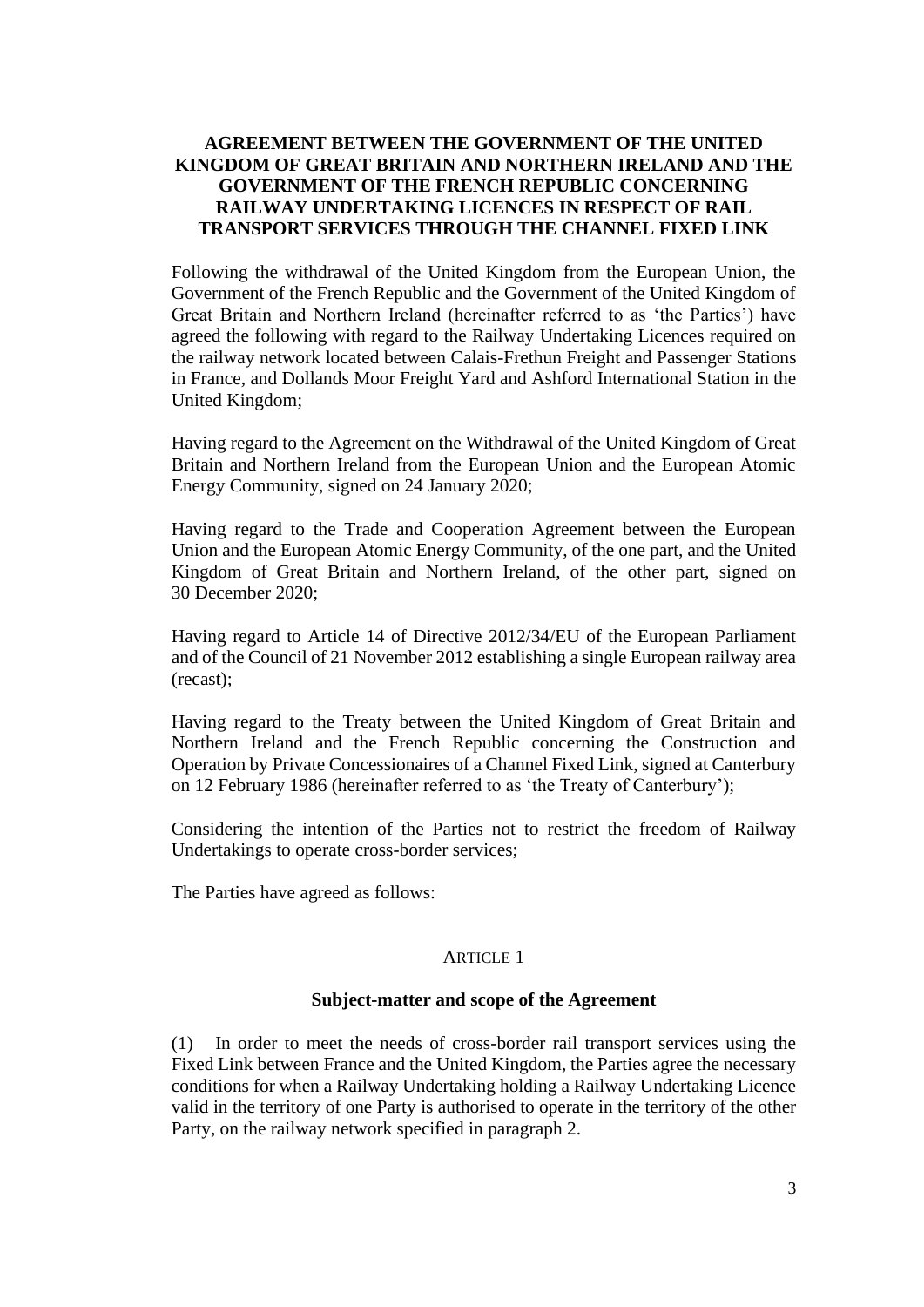(2) Regardless of the origin and/or destination of the services, this Agreement shall apply to cross-border rail services on the railway network between the stations of Calais-Frethun in France and Dollands Moor Freight Yard (for freight) and Ashford International Station (for passengers) in the United Kingdom.

## ARTICLE 2

## **Definitions**

For the application of this Agreement:

- a) "Fixed Link" means the Channel Fixed Link as defined in Article 1(2) of the Treaty of Canterbury.
- b) "Licensing Authority" means the body responsible for granting Railway Undertaking Licences within a Member State of the European Union or the United Kingdom.
- c) "Railway Undertaking" means any public or private undertaking issued with a Railway Undertaking Licence, the principal business of which is to provide services for the transport of goods and/or passengers by rail with a requirement that the undertaking ensure traction; this also includes undertakings which provide traction only.
- d) "Railway Undertaking Licence" means an authorisation issued by a licensing authority to an undertaking, by which its capacity to provide rail transport services as a Railway Undertaking is recognised; that capacity may be limited to the provision of specific types of services.

## **ARTICLE 3**

## **Conditions for Railway Undertakings' cross-border traffic**

(1) Without prejudice to the other necessary requirements for accessing the railway network in order to carry out transport operations, Railway Undertakings holding a valid Railway Undertaking Licence to operate rail transport services within the territory of one Party shall be authorised to operate the type of services authorised by that licence within the territory of the other Party on the railway network specified in Article 1(2).

These Railway Undertakings are not required to hold the additional documentation called "Statement of National Regulatory Provisions" issued under UK law in accordance with Regulation 9 of the Railway (Licensing of Railway Undertakings) Regulations 2005 as amended, or any other document confirming their capacity to provide rail transport services under the applicable law in the UK or France, for services whilst they operate on the railway network mentioned in Article 1(2).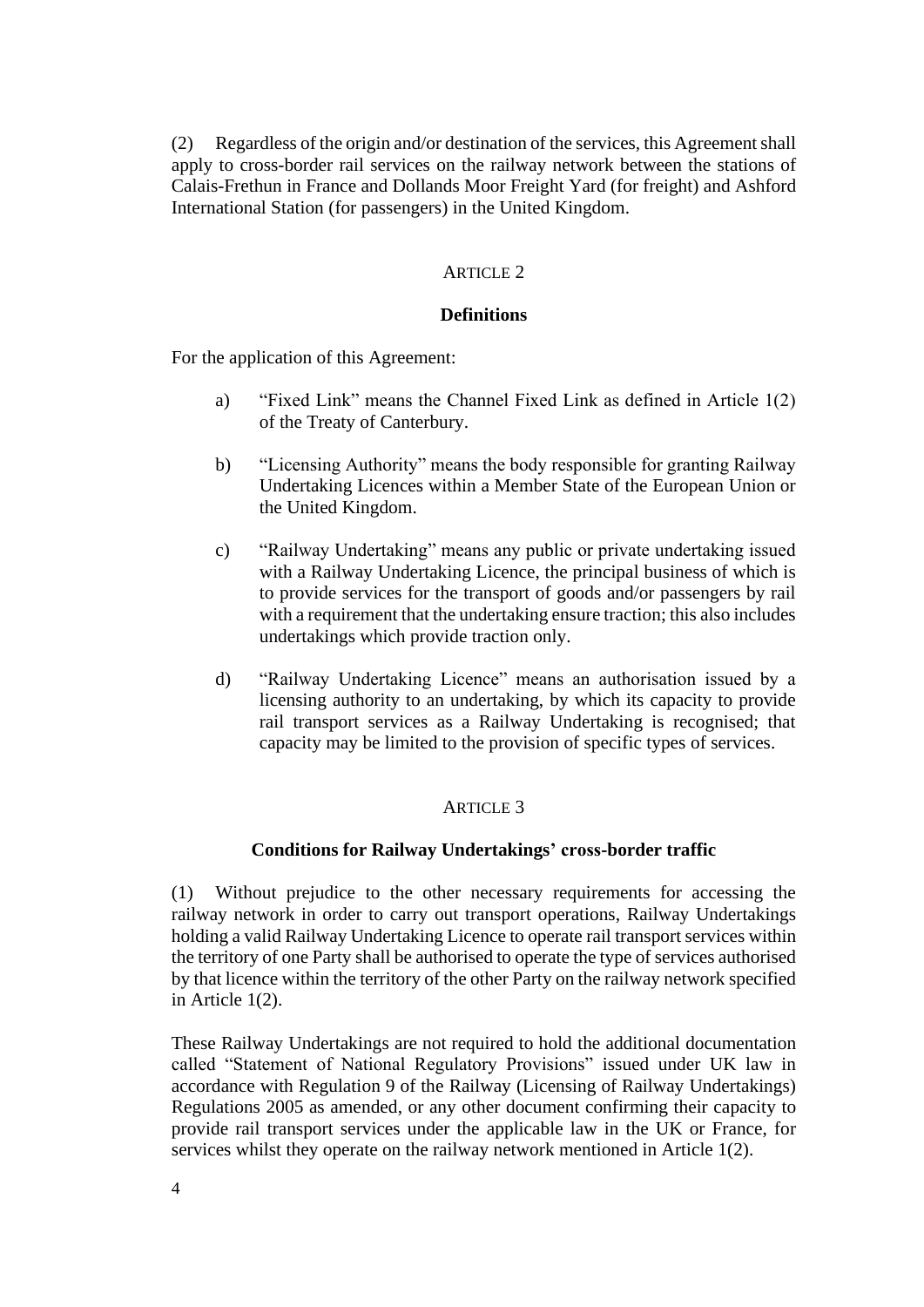(2) A valid Railway Undertaking Licence for the purposes of paragraph 1 means a licence issued before, on or after the day that this Agreement comes into force in accordance with the legislation specified in paragraph 3, which applies in each Party's territory respectively, provided that licence has not been suspended or revoked.

- (3) For the purposes of paragraph 2, the specified legislation means:
	- a) In respect of the United Kingdom, the Railway (Licensing of Railway Undertakings) Regulations 2005, as amended up to and including the day that this Agreement comes into force, and
	- b) In respect of France, Directive 2012/34/EU of the European Parliament and of the Council of 21 November 2012 establishing a single European Railway Area (recast), in particular Chapter 3, and the related implementing legislation.

# ARTICLE 4

# **Cooperation and information exchange**

(1) The Parties agree to work together to enable the operation of rail passenger and freight services in accordance with the obligations set out in this Agreement.

(2) The Parties agree to keep each other informed within a reasonable timeframe of any proposed amendment to the legislation applicable in their respective territory or other circumstances which may affect the rail services within the scope of this Agreement, particularly where it is likely these will require the amendment of this Agreement. In the event of any difference of opinion on the necessity of an amendment of this Agreement, the Parties shall use their best efforts and shall take any measures they consider necessary in order to resolve their differences.

(3) The Parties agree to cooperate and exchange good practice and useful information, in accordance with the legislation respectively applicable in each Party's territory, between themselves and between their respective Licensing Authorities, so that they may together ensure the satisfactory application of the procedures for the issue and monitoring of Railway Undertaking Licences falling within this Agreement.

(4) Where either Party has concerns or doubts in respect of the validity of a particular Railway Undertaking Licence, the Parties and their respective Licensing Authorities shall cooperate closely, in particular by sharing relevant information, in accordance with the legislation respectively applicable in each Party's territory, to address any doubts or concerns without delay.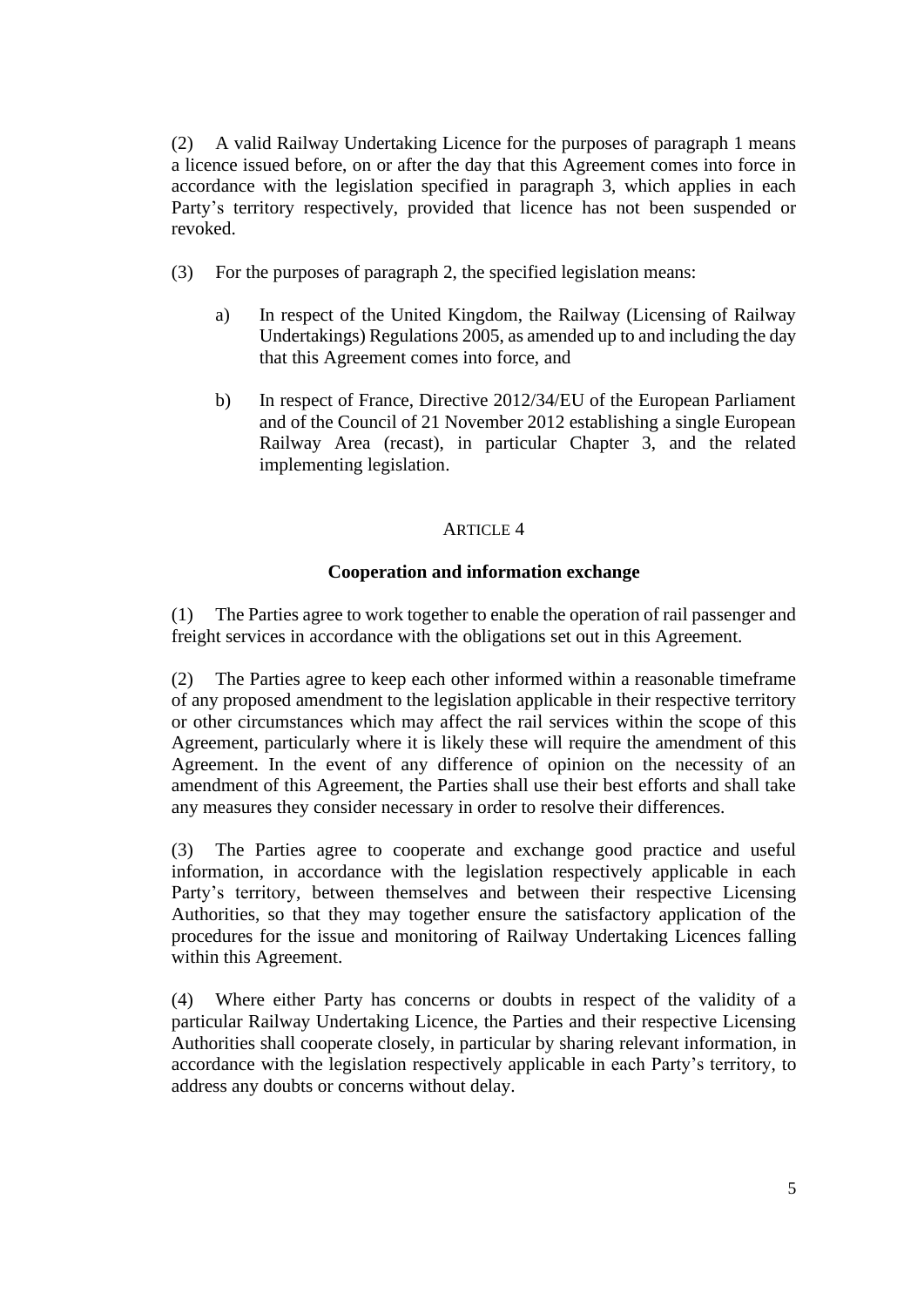## ARTICLE 5

#### **Arrangements for amendment of the agreement**

Either Party may make a request in writing for the amendment of this Agreement. Any amendment decided on by the Parties shall be adopted by exchange of letters between them and shall come into force under the conditions they jointly determine.

## ARTICLE 6

#### **Settlement of disputes**

Any dispute concerning the interpretation or implementation of this Agreement shall be settled by means of bilateral exchanges between the Parties and following a timetable set by mutual consent between them.

#### ARTICLE 7

## **Temporary Suspension of the Agreement**

Each Party reserves the right to take any measures that may be necessary to safeguard its sovereignty or its security, in accordance with international law. In exceptional circumstances, one Party may, in particular, decide to suspend the application of this Agreement for a maximum of one (1) month. That month will commence one (1) week after the date on which notification of the decision to suspend in writing is received by the other Party. At the end of that period, unless recourse has been had to paragraph 2 of Article 8, the Agreement shall once again apply.

## ARTICLE 8

#### **Final provisions**

(1) This Agreement shall enter into force on the day after the date of receipt of the last notification through diplomatic channels by which the Parties inform each other that they have completed the internal domestic procedures necessary for the Agreement to enter into force.

(2) This Agreement shall remain in force until it is terminated either by mutual consent of the Parties expressed in writing, or by written notification of one Party to the other, in which case termination shall take place six (6) weeks after the date of receipt of such notification. One Party, in particular, may provide notification to terminate this Agreement if it considers that requirements of good repute, financial fitness, professional competence and insurance cover for the civil liabilities of licensed Railway Undertakings within the other Party's territory are no longer adequately ensured by the other Party.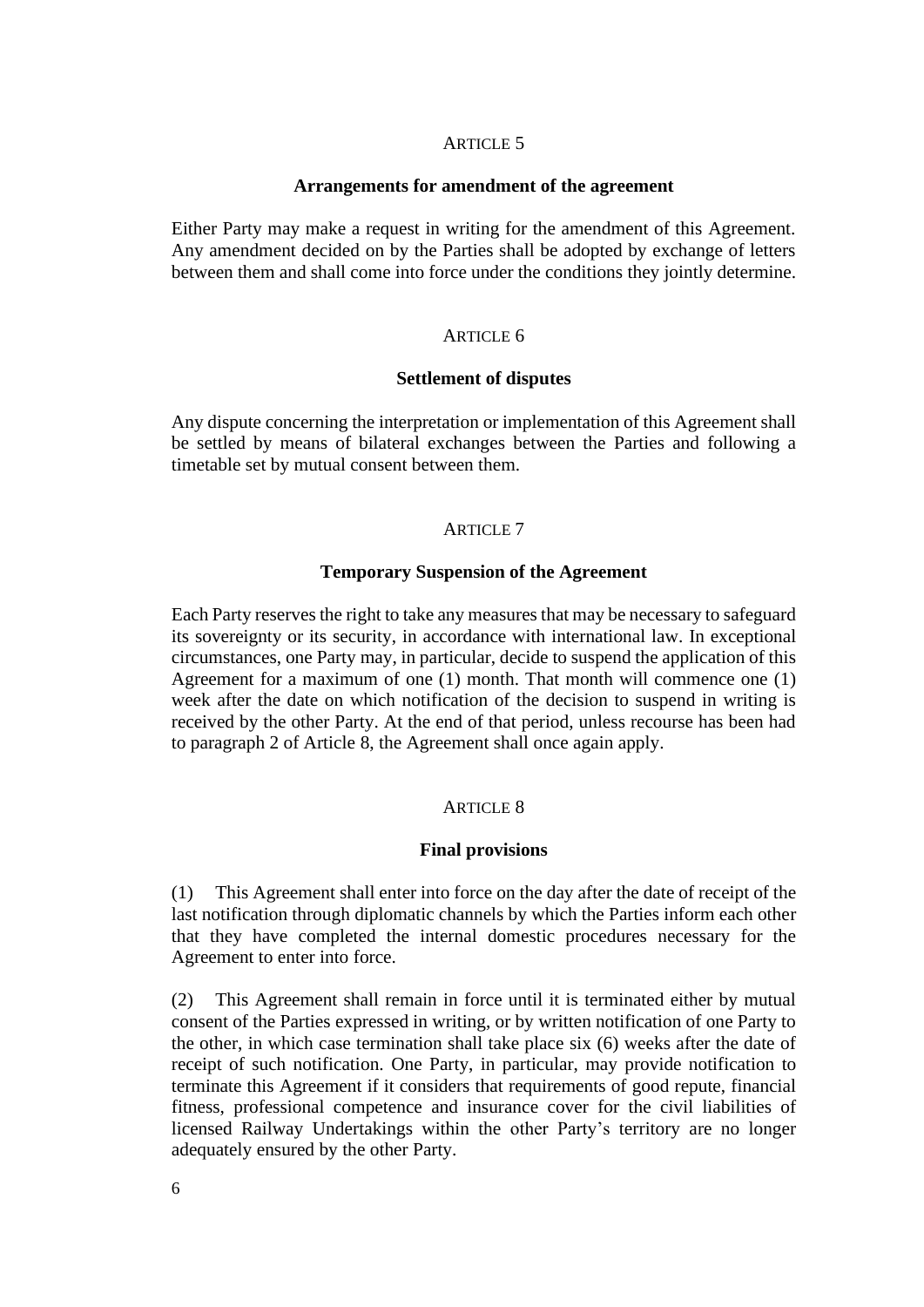This Agreement has been drawn up in two original copies, each in the French and English languages, both texts being equally authentic.

In witness whereof, the undersigned, being duly authorised thereto by their respective Governments, have signed this Agreement.

Done in two originals/signed at Paris on 15<sup>th</sup> December 2021 and at London on 11<sup>th</sup> January 2022.

**For the Government of the United Kingdom of Great Britain and Northern Ireland:** 

**For the Government of the French Republic:**

#### **GRANT SHAPPS**

## **JEAN-BAPTISTE DJEBBARI**